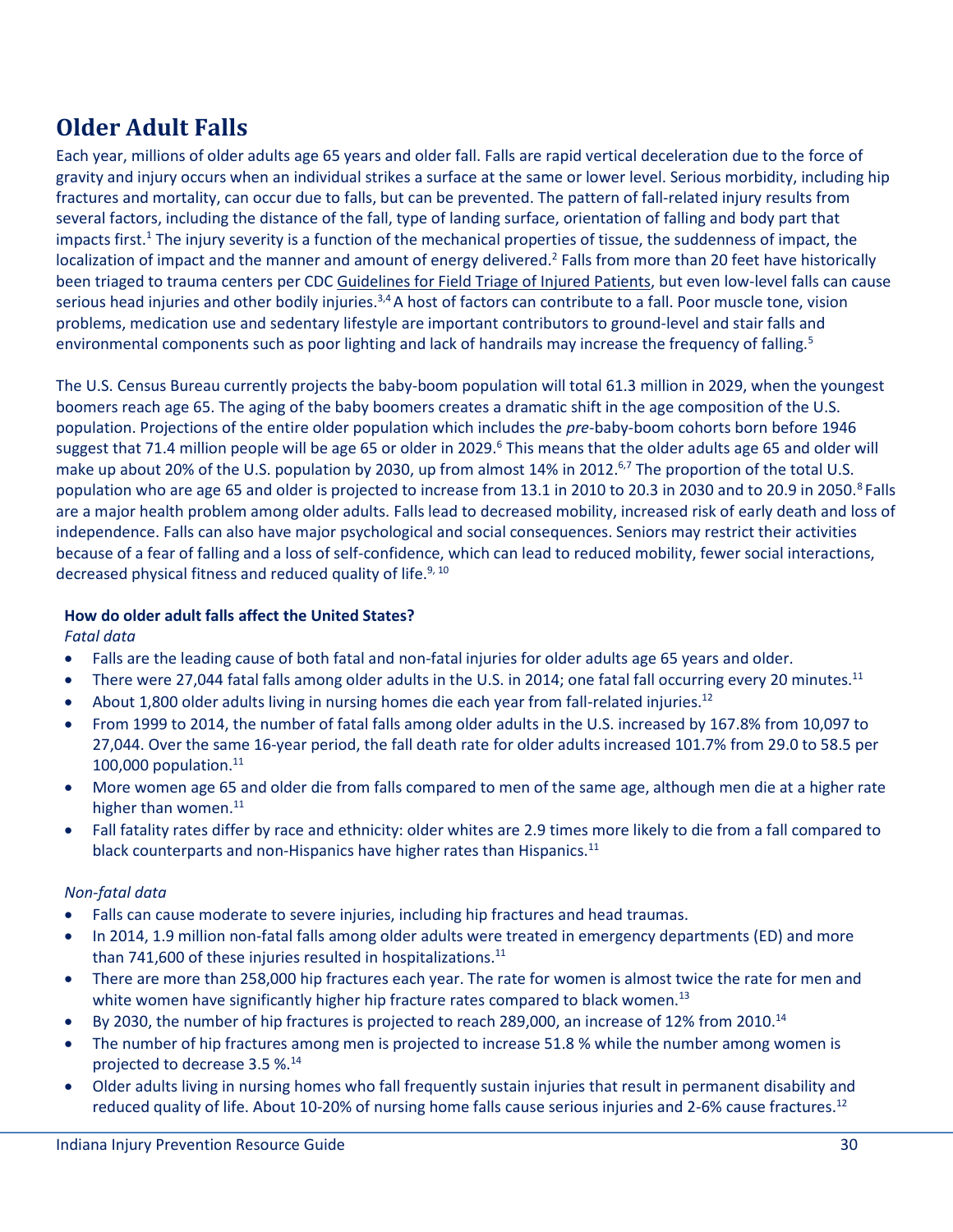Muscle weakness and walking or gait problems are the most common causes of falls among nursing home residents, accounting for approximately 24% of the falls in nursing homes.<sup>12</sup>

# *Cost data*

- In 2013, the direct medical costs of falls, adjusted for inflation, totaled \$34 billion.<sup>15</sup>
- By 2020, the annual direct and indirect cost of fall injuries is expected to reach \$67.7 billion.<sup>15</sup>
- Fall-related injury is one of the 20 most expensive medical conditions among community-dwelling older adults.<sup>16</sup>

# **How do older adult falls affect Indiana?**

- Falls are the leading cause of injury-related ED visits, hospitalization and death for Hoosiers age 65 and older. In 2014, 335 older adults died from fall-related injury, which is a 85.1% increase from 181 fall-related deaths in 1999.<sup>11</sup>
- There were 4,150 fatal falls among older adults in Indiana from 1999 to 2014, for a rate of 31.9 fatal falls per 100,000 population for the 16-year period. $^{11}$
- The rate of fatal falls among older adults increased by 47.7% from 24.1 deaths per 100,000 population in 1999 to 35.6 per 100,000 in 2013.<sup>11</sup>
- In 2014, there were nearly 35,000 fall-related ED visits among older adults and 67.9% of these visits were among women.
- On average, an older adult falls every 15 minutes resulting in a fall-related ED visit.
- More than 14 older adult women fall per day resulting in a fall-related hospitalization.
- In 2014, there were more than 5,700 hip fracture hospitalizations among older adults and 70.9% of these hospitalizations were among women.
- Fall fatalities among older adults result in \$52.2 million medical and work loss costs in 2013.<sup>11</sup>

# **How do we address this problem?**

**Policy:**

- The **Division of Aging** was created as Indiana's State Unit on Aging in accordance with the [Older Americans Act](http://www.aoa.gov/AoA_programs/OAA/) [\(OAA\)](http://www.aoa.gov/AoA_programs/OAA/) and is part of the Family and Social Services Administration. By Indiana statute [IC 12-9.1-1-1,](http://iga.in.gov/legislative/laws/2016/ic/titles/012/articles/9.1/chapters/001/) the division is granted the legal authority to establish and monitor programs that serve the needs of Indiana seniors. In addition, FSSA's Division of Aging proactively carries out a wide range of functions designed to enhance comprehensive and coordinated community-based systems serving areas throughout Indiana through the following methods: (1) Advocacy; (2) Brokering of services; (3) Coordination; (4) Information sharing; (5) Interagency linkages; (6) Monitoring and evaluation; (7) Planning; and (8) Protective services.
- The American College of Surgeons (ACS) Committee on Trauma supports efforts to promote, enact and sustain policies and legislation that:
	- 1. Encourage older adult care providers to implement comprehensive fall prevention programming to:
		- Develop community partnerships with community-based centers;
		- Incorporate evidence-based exercise and physical therapy fall prevention program;
		- Collaborate with home-based visiting programs to complete multi-factorial risk assessments that include medication review, assessment of vision, home safety and balance and gait and consideration of vitamin D supplementation.
	- 2. Collaboration with statewide and regional fall prevention coalitions for local networking and resources.
	- 3. Assess the risk and benefit of anti-platelet and anticoagulation therapies in older adult patients.
	- 4. Assess the risk of falls in regular practice.<sup>17</sup>

# **Data collection:**

 The ISDH Division of Trauma and Injury Prevention conducts statewide injury surveillance of older adult falls through death certificates, hospitalizations and ED visits. The **Indiana Trauma Registry** is a repository into which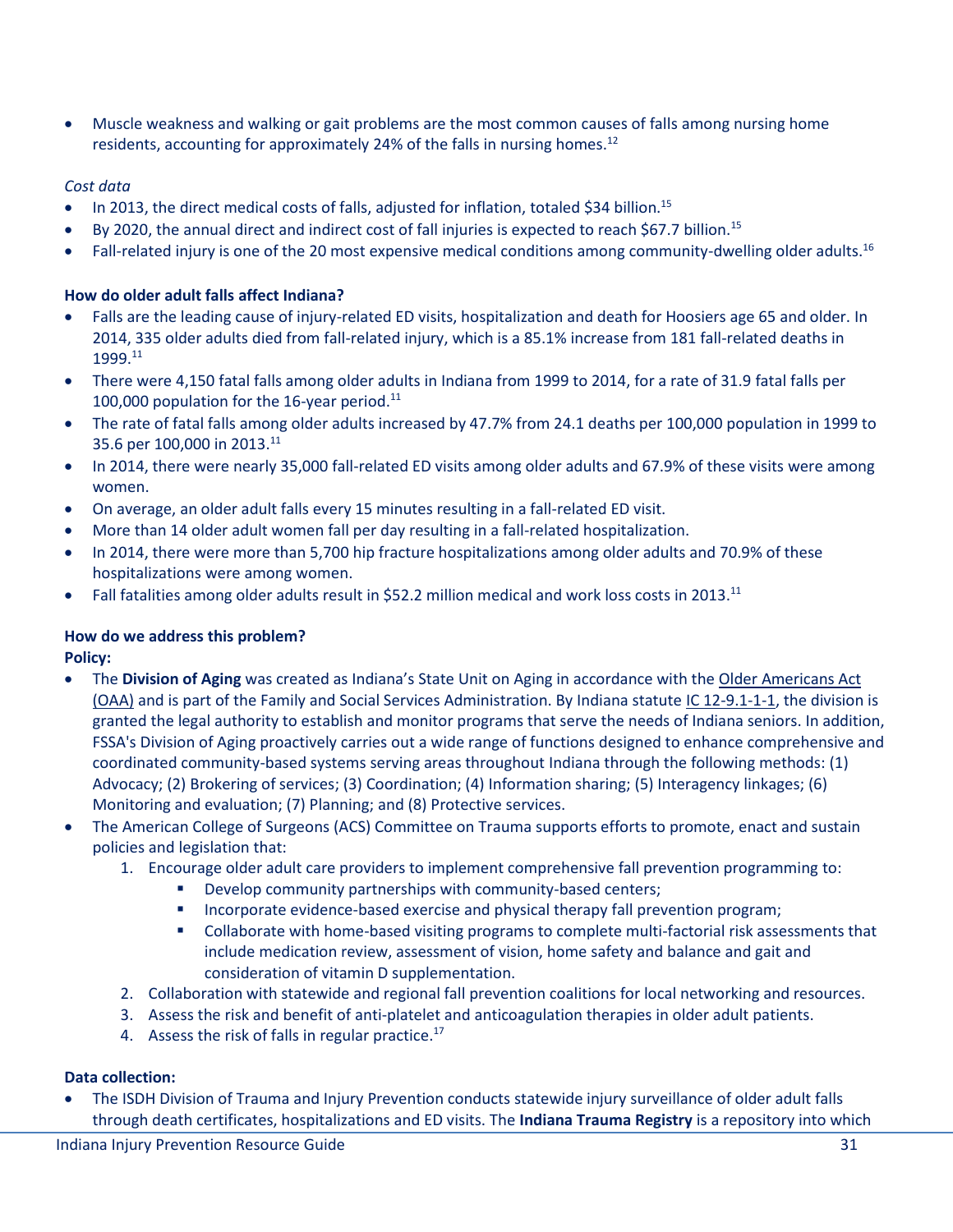statewide trauma data has been brought together. Traumatic injuries due to falls are captured in the Indiana Trauma Registry.

 Statewide direction and focus for older adult falls prevention is one of the priority areas outlined in the **Indiana Trauma and Injury Prevention State Plan**.

## **Interventions:**

- The **Centers for Disease Control and Prevention (CDC) STEADI** (Stopping Elderly Accidents, Deaths, and Injuries) tool kit was created with healthcare provider input and describes a physician-delegated approach to incorporating fall prevention in clinical settings. It provides a simple algorithm for screening, assessments, treatment and followup based on the American Geriatric Society's clinical practice guidelines.
- **STEADI Phase One** includes three steps a provider can complete in one visit:
	- 1. ASK patients if they've fallen in the past year, feel unsteady, or worry about falling.
	- 2. REVIEW medications and stop, switch, or reduce the dosage of drugs that increase fall risk.
	- 3. RECOMMEND Vitamin D supplements of at least 800 IU/day with calcium.
		- Website: [http://www.cdc.gov/steadi/index.html.](http://www.cdc.gov/steadi/index.html)
- The **U.S. Preventive Services Task Force** recommends exercise or physical therapy and vitamin D supplements to prevent falls among community-dwelling older adults who are at increased fall-risk.<sup>18</sup>
- The **National Institute on Aging** interventions for the prevention of falls include exercise for balance and strength, monitoring for home and environmental hazards, regular medical services to ensure optimum vision and hearing and medication management.<sup>19</sup>
- CDC [Compendium of Effective Fall Interventions: What works for Community-Dwelling Older Adults,](http://www.cdc.gov/HomeandRecreationalSafety/Falls/compendium.html) third edition, provides public health organizations and aging services providers with the information to identify effective fall interventions that are most appropriate for their particular needs, resources and population. This 3rd edition describes single interventions (15 exercise interventions, four home modification interventions, 10 clinical interventions) and 12 multifaceted interventions (which address multiple risk factors):
	- **1. [Exercise](http://www.cdc.gov/homeandrecreationalsafety/pdf/CDC_Falls_Compendium-2015-a.pdf#nameddest=p12)**:
		- Stay Safe, Stay Active Barnett, et al. (2003)
		- **The Otago Exercise Program Campbell, et al. and Robertson, et al.**
		- LiFE (Lifestyle approach to reducing Falls through Exercise) Clemson, et al. (2012)
		- Erlangen Fitness Intervention Freiberger, et al. (2007)
		- Senior Fitness and Prevention (SEFIP) Kemmler, et al. (2010)
		- Adapted Physical Activity Program Kovacs, et al. (2013)
		- Tai Chi: Moving for Better Balance Li, et al. (2005)
		- Australian Group Exercise Program Lord, et al. (2003)
		- Yaktrax® Walker McKiernan (2005)
		- Veterans Affairs Group Exercise Program Rubenstein, et al. (2000)
		- Falls Management Exercise (FaME) Intervention Skelton, et al. (2005)
		- Music-Based Multitask Exercise Program Trombetti, et al. (2011)
		- Central Sydney Tai Chi Tria l Voukelatos, et al. (2007)
		- Simplified Tai Chi Wolf, et al. (1996)
		- Multi-target Stepping Program Yamada, et al. (2013)

## **2. [Home Modification Interventions](http://www.cdc.gov/homeandrecreationalsafety/pdf/CDC_Falls_Compendium-2015-a.pdf#nameddest=p62)**

- The VIP Trial Campbell, et al. (2005)
- Home Visits by an Occupational Therapist Cumming, et al. (1999)
- Falls-HIT (Home Intervention Team) Program Nikolaus, et al. (2003)
- Home Assessment and Modification Pighills, et al. (2011)
- **3. [Clinical](http://www.cdc.gov/homeandrecreationalsafety/pdf/CDC_Falls_Compendium-2015-a.pdf#nameddest=clinical)**
	- Three-Year Study of Vitamin D (Cholecalciferol) Plus Calcium Bischoff-Ferrari, et al. (2006)
	- Psychotropic Medication Withdrawal Campbell, et al. (1999)
	- Active Vitamin D (Calcitriol) as a Falls Intervention Gallagher, et al. (2007)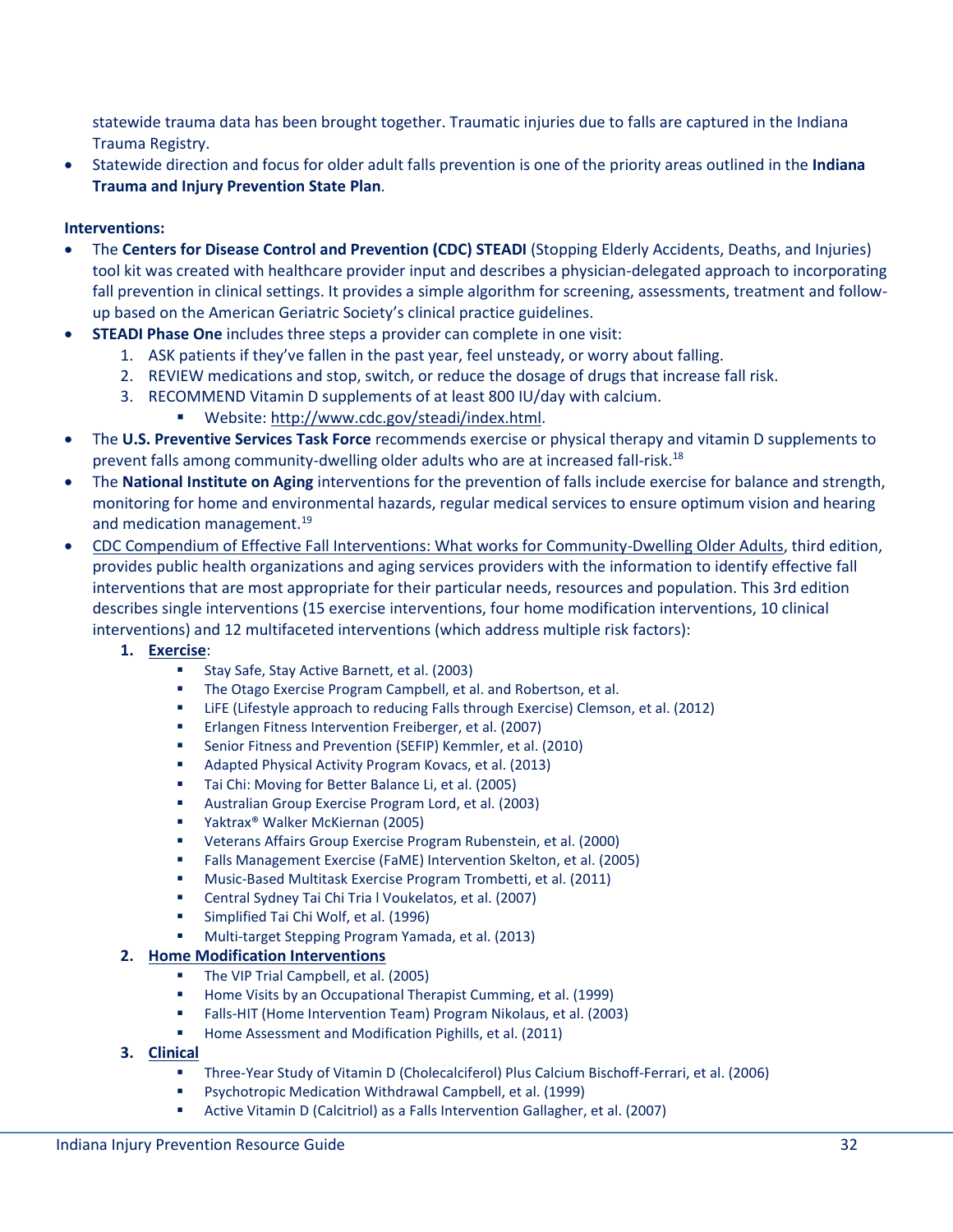- VISIBLE (Visual Intervention Strategy Incorporating Bifocal and Long-distance Eyewear) Study Haran, et al. (2010)
- Vitamin D to Prevent Falls After Hip Fracture Harwood, et al. (2004)
- Cataract Surgery Harwood, et al. (2006)
- Pacemaker Surgery Kenny, et al. (2001)
- Study of 1000 IU Vitamin D Daily for One Year Pfeifer, et al. (2009)
- Quality Use of Medicines Program Pit, et al. (2007)
- Podiatry & Exercise Intervention Spink, et al. (2011)

## **4. [Multifaceted Interventions](http://www.cdc.gov/homeandrecreationalsafety/pdf/CDC_Falls_Compendium-2015-a.pdf#nameddest=multifaceted)**

- Stepping On Clemson, et al. (2004)
- PROFET (Prevention of Falls in the Elderly Trial) Close, et al. (1999)
- **Accident & Emergency Fallers Davison, et al. (2005)**
- **The NoFalls Intervention Day, et al. (2002)**
- The SAFE Health Behavior and Exercise Intervention Hornbrook, et al. (1994)
- **Falls Team Prevention Program Logan, et al. (2010)**
- KAAOS (Falls and Osteoporosis Clinic Palvanen, et al. (2014)
- Multifactorial Fall Prevention Program Salminen, et al. (2009)
- Nijmegen Falls Prevention Program (NFPP) for adults with Osteoporosis Smulders, et al. (2010)
- The Winchester Falls Project Spice, et al. (2009)
- Yale FCSIT (Frailty and Injuries: Cooperative Studies of Intervention Techniques) Tinetti, et al. (1994)
- A Multifactorial Program Wagner, et al. (1994)
- CDC's *Preventing Falls: A Guide to Implementing Effective Community-Based Fall Prevention Programs* provides organizations with the building blocks to implement effective fall prevention programs. Website: [http://www.cdc.gov/HomeandRecreationalSafety/Falls/community\\_preventfalls.html](http://www.cdc.gov/HomeandRecreationalSafety/Falls/community_preventfalls.html)
- CICOA Aging & In-Home Solutions Guide: A Resource for Seniors, People with Disabilities and Family Caregivers 2015-2016 Edition. Website: [http://cicoa.org/solutions-guide/.](http://cicoa.org/solutions-guide/)

# **Collaborations:**

- **Outreach Services of Indiana** is a project of the Family and Social Services Administration (FSSA).Outreach provides staff training, technical assistance, consultation and backup service provision throughout Indiana to improve the life and support individuals with developmental disabilities and their families, service providers and case managers. Adults and children who live in Indiana and have an intellectual or developmental disability qualify for Outreach Services at no cost. Anyone including a family member can refer someone to Outreach Services.
- **Indiana Fall Prevention Coalition** is part of the Falls Free Initiative, a national collaborative effort led by the National Council on Aging, to educate the public and support and expand evidence-based programs and interventions that help communities, states, federal agencies, nonprofits, businesses and older adults and their families prevent falls.

## **Programs:**

- The ISDH Health Care Quality Resource Center's **Falls Prevention Resource Center** is aimed towards preventing falls in health care facilities providing care for patients and residents. Website: [http://www.state.in.us/isdh/25376.htm.](http://www.state.in.us/isdh/25376.htm)
- The Indiana Family and Social Services Administration's **Division of Disability and Rehabilitative Services** (DDRS) works to provide continuous support and life-long commitment for citizens in need of disability and rehabilitative supports in the State of Indiana. The **Bureau of Quality Improvement Services** (BQIS) monitors services to individuals by organizations and providers. BQIS is funded by or funded under the authority of the DDRS and organizations/providers that have entered into a provider agreement unde[r IC 12-15-11](http://iga.in.gov/legislative/laws/2016/ic/titles/012/articles/015/chapters/011/) to provide Medicaid inhome waiver services. Website: [http://www.in.gov/fssa/ddrs/3341.htm.](http://www.in.gov/fssa/ddrs/3341.htm)
- **Title III-D Disease Prevention and Health Promotion** services are provided through Indiana's 16 Area Agencies on Aging. Services provide information and support to older individuals with the intent to assist them in avoiding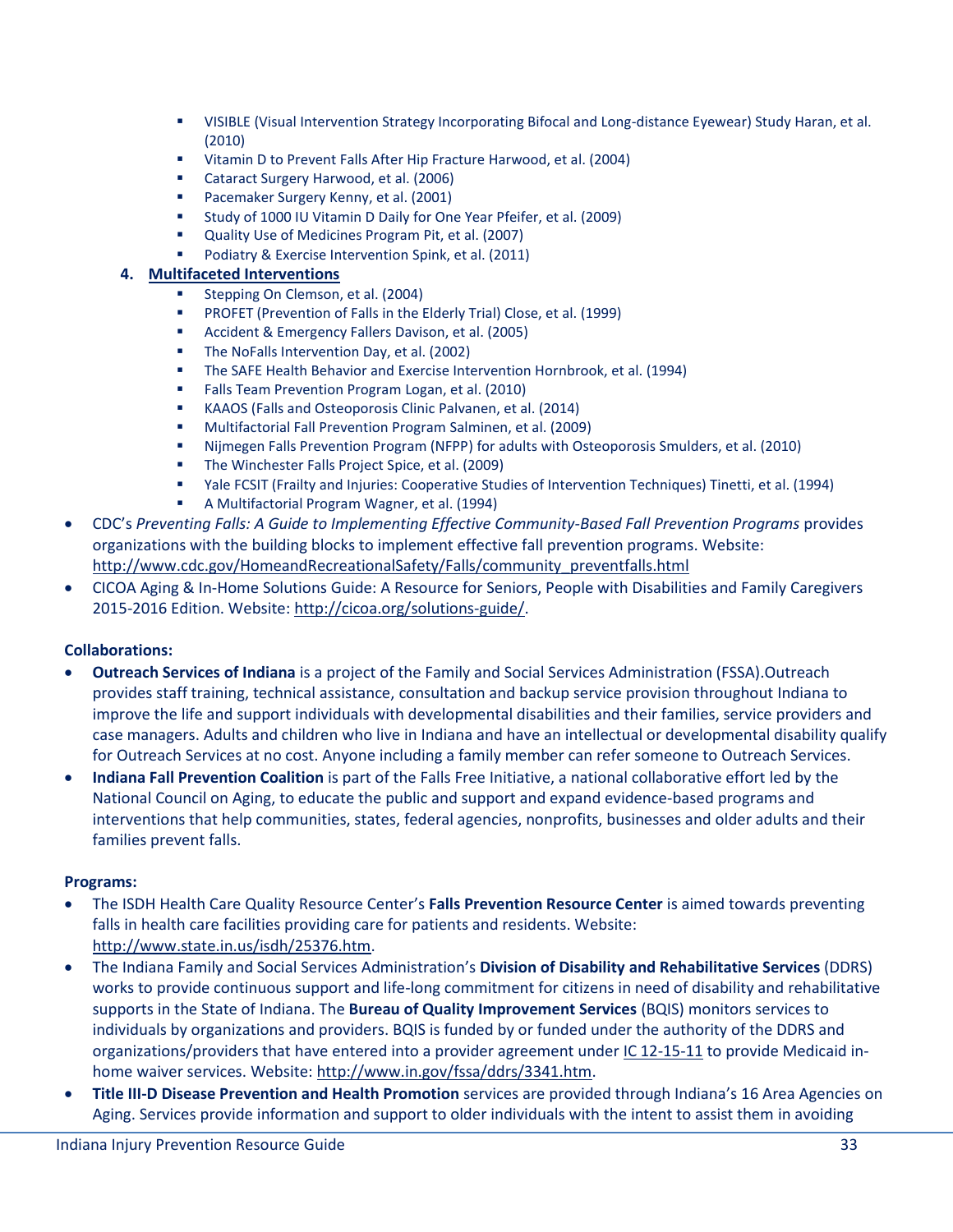illness and improving health status. Services are provided at multipurpose senior community centers, congregate meal sites, home-delivered meals programs, senior high-rises, retirement communities or other appropriate sites. Injury Control services available under Title II-D include education materials, sessions, or activities aimed at helping clients prevent falls and injury. These can include fall prevention exercise classes and methods of "fall proofing" the client's home. **Indiana's Area Agencies on Aging** provide case management, information and referrals to various services for persons who are aging or developmentally disabled. To apply for services, or to report suspected Medicare fraud or abuse, contact the AAA or call toll free 1-800-986-3505. Website: [http://www.in.gov/fssa/da/3478.htm.](http://www.in.gov/fssa/da/3478.htm)

### **Measures: Healthy People 2020:**

Injury and Violence Prevention (IVP)-23: Prevent an increase in fall-related deaths. IVP-23.1: Prevent an increase in fall-related deaths among all persons. IVP-23.2: Prevent an increase in fall-related deaths among adults aged 65 years and older.

### **Additional resources:**

**FSSA Division of Aging**  Phone: 1-888-673-0002 Website: <http://www.in.gov/fssa/da/3466.htm>

#### **Long Term Care State Ombudsman**

Phone Toll Free: 1-800-622-4484 or 317-232-7134 Email: [LongTermCareOmbudsman@fssa.IN.gov](mailto:LongTermCareOmbudsman@fssa.IN.gov)

- a. ISDH Falls Prevention Resource Center:<http://www.state.in.us/isdh/25376.htm>
- b. Indiana Family and Social Services Administration, Division of Disability and Rehabilitative Services (DDRS): <http://www.in.gov/fssa/ddrs/3341.htm>
- c. Indiana Family and Social Services Administration, Quality Improvement:<http://www.in.gov/fssa/ddrs/4247.htm>
- d. Indiana Adult Protective Services (APS): State Hotline Toll Free: 1-800-992-6978
- e. CICOA Aging & In-Home Solutions: <http://cicoa.org/>
- f. CDC Compendium of Effective Fall Interventions: What Works for Community-Dwelling Older Adults, 3rd Edition: [http://www.cdc.gov/homeandrecreationalsafety/pdf/CDC\\_Falls\\_Compendium-2015-a.pdf](http://www.cdc.gov/homeandrecreationalsafety/pdf/CDC_Falls_Compendium-2015-a.pdf)
- g. CDC *Preventing Falls: A Guide to Implementing Effective Community-Based Fall Prevention Programs:* [http://www.cdc.gov/HomeandRecreationalSafety/Falls/community\\_preventfalls.html](http://www.cdc.gov/HomeandRecreationalSafety/Falls/community_preventfalls.html)
- h. Fall Prevention Center of Excellence: [http://www.stopfalls.org](http://www.stopfalls.org/)
- i. National Center for Injury Prevention and Control, CDC[: http://www.cdc.gov/HomeandRecreationalSafety/Falls/index.html](http://www.cdc.gov/HomeandRecreationalSafety/Falls/index.html)
- j. National Council on Aging:<http://www.ncoa.org/improve-health/falls-prevention/>
- k. National Institute on Aging:<http://www.nia.nih.gov/>
- l. The State of Aging and Health in America 2013: <http://www.cdc.gov/aging/pdf/state-aging-health-in-america-2013.pdf>
- m. U.S. Department of Health and Human Services Administration on Aging: [http://www.aoa.gov/AoA\\_programs/](http://www.aoa.gov/AoA_programs/)
- n. U.S. Preventive Services Task Force Recommendations for Prevention of Falls in Community-Dwelling Older Adults: <http://annals.org/article.aspx?articleid=1305528>

#### **References:**

- 1. Schermer, C.R. (2002). Injuries Due to Falls from Heights. American College of Surgeons Committee on Trauma. Retrieved from [https://www.facs.org/quality-programs/trauma/ipc/falls.](https://www.facs.org/quality-programs/trauma/ipc/falls)
- 2. Committee on Injury and Poisoning Prevention, American Academy of Pediatrics and Widome, M.D. (Ed.). (1997). *Injury prevention and control for children and youth* (3rd ed.). Elk Grove Village, IL: American Academy of Pediatrics.
- 3. Murray J.A., Chen D., Velmahos .G.C., et al. (2000). Pediatric falls: Is height a predictor of injury and outcome? *Am Surg,* 66(9):863-865. Retrieved from [http://www.ncbi.nlm.nih.gov/pubmed/10993618.](http://www.ncbi.nlm.nih.gov/pubmed/10993618)
- 4. Kennedy R.L., Grant P.T. & Blackwell D. (2001). Low-impact falls: Demands on a system of trauma management, prediction of outcome, and influence of comorbidities. *J Trauma,* 51(4):717-724. Retrieved fro[m http://www.ncbi.nlm.nih.gov/pubmed/11586165.](http://www.ncbi.nlm.nih.gov/pubmed/11586165)
- 5. Institute of Medicine (U.S.)., Berg, R. L., Cassells, J. S., Stokes, J., & Institute of Medicine (U.S.). (1992). The second fifty years: Promoting health and preventing disability. Washington, D.C: National Academy Press.

**ISDH Trauma and Injury Prevention Division**  Email[: Indianatrauma@isdh.IN.gov](mailto:Indianatrauma@isdh.IN.gov) Website:<http://www.in.gov/isdh/19537.htm>